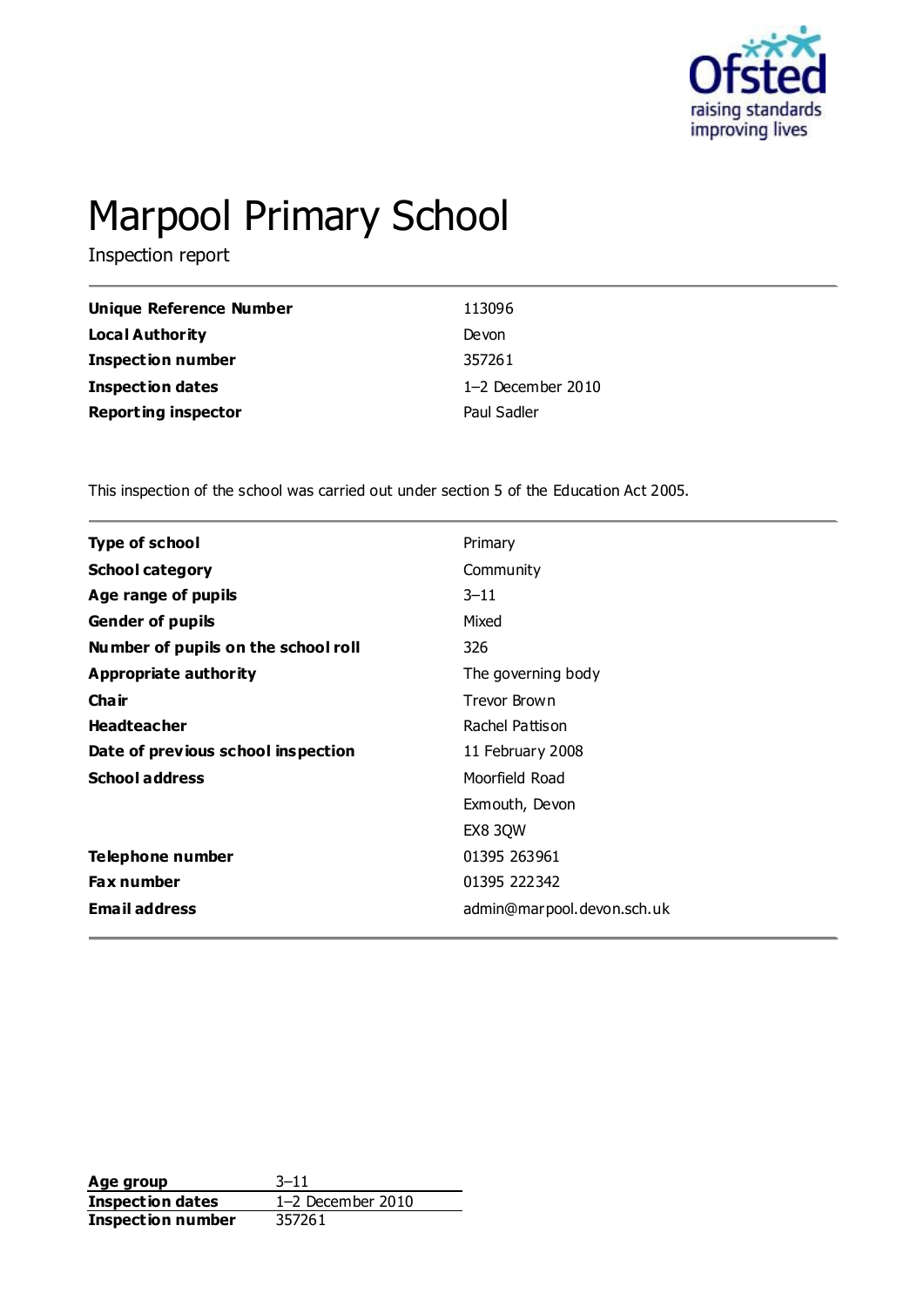The Office for Standards in Education, Children's Services and Skills (Ofsted) regulates and inspects to achieve excellence in the care of children and young people, and in education and skills for learners of all ages. It regulates and inspects childcare and children's social care, and inspects the Children and Family Court Advisory Support Service (Cafcass), schools, colleges, initial teacher training, work-based learning and skills training, adult and community learning, and education and training in prisons and other secure establishments. It assesses council children's services, and inspects services for looked after children, safeguarding and child protection.

Further copies of this report are obtainable from the school. Under the Education Act 2005, the school must provide a copy of this report free of charge to certain categories of people. A charge not exceeding the full cost of reproduction may be made for any other copies supplied.

If you would like a copy of this document in a different format, such as large print or Braille, please telephone 0300 1234 234, or email **[enquiries@ofsted.gov.uk](mailto:enquiries@ofsted.gov.uk)**.

You may copy all or parts of this document for non-commercial educational purposes, as long as you give details of the source and date of publication and do not alter the documentation in any way.

To receive regular email alerts about new publications, including survey reports and school inspection reports, please visit our website and go to 'Subscribe'.

Royal Exchange Buildings St Ann's Square Manchester M2 7LA T: 0300 1234 234 Textphone: 0161 618 8524 E: **[enquiries@ofsted.gov.uk](mailto:enquiries@ofsted.gov.uk)**

W: **[www.ofsted.gov.uk](http://www.ofsted.gov.uk/)**

© Crown copyright 2010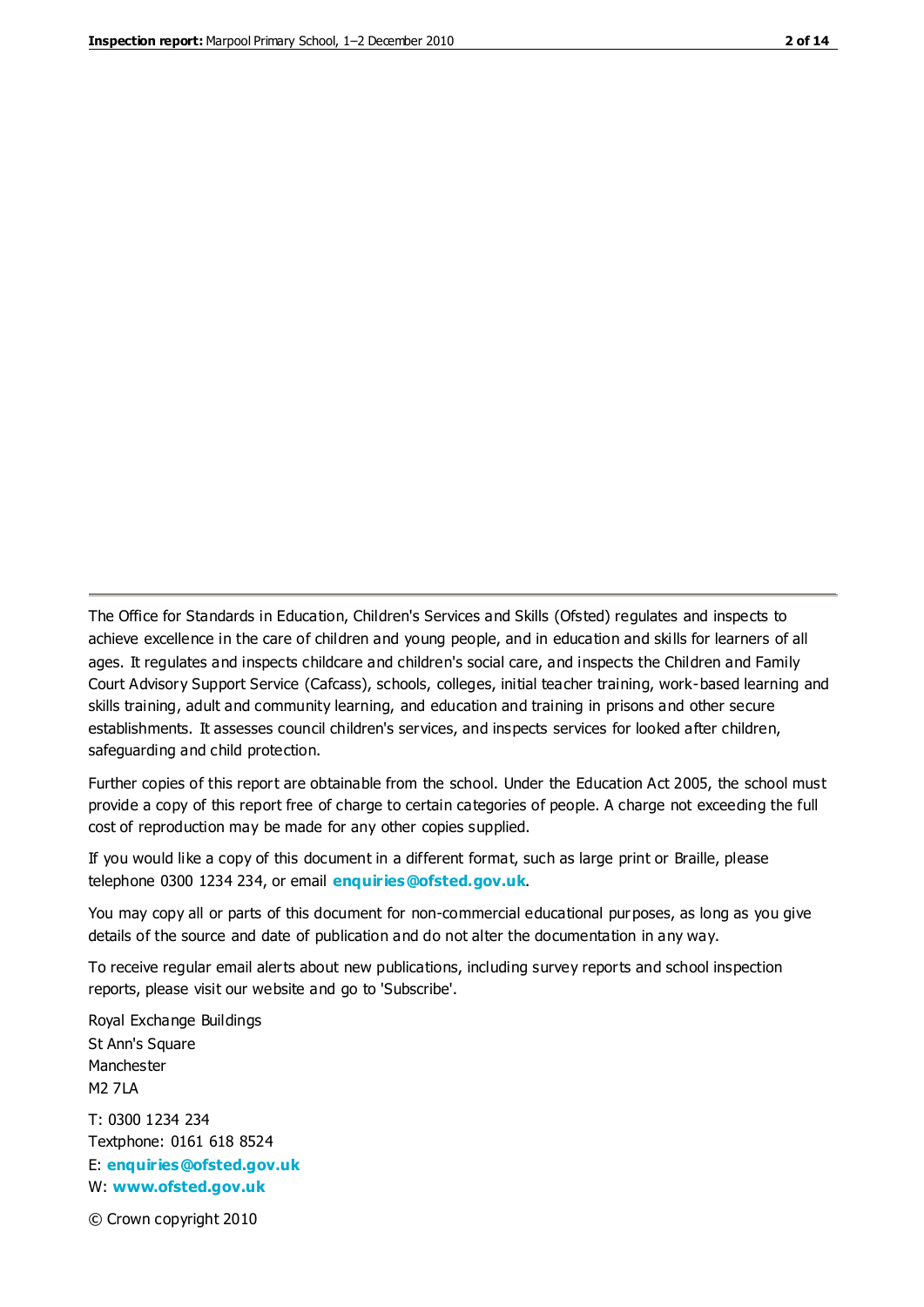# **Introduction**

This inspection was carried out by three additional inspectors. They observed 18 lessons taught by 16 teachers and held meetings with staff, members of the governing body and a group of pupils. They observed the school's work, and looked at documentation including that relating to pupils' attainment and progress, the care and welfare of pupils and development planning. The responses to questionnaires completed by staff, pupils and 77 parents and carers were analysed.

The inspection team reviewed many aspects of the school's work. It looked in detail at the following.

- Pupils' attainment and progress, especially in English and mathematics in Years 3 to 6, and the impact of the school's work to improve the progress of girls.
- The impact of the school's work to improve teaching and assessment.
- The quality of safequarding, and of partnerships with parents, carers and others, to see if they are better than the school assesses.
- The impact of the provision in the Early Years Foundation Stage on the outcomes for children.

# **Information about the school**

The school is of average size and serves part of a coastal town. Almost all pupils are of White British heritage. The proportion with special educational needs and/or disabilities is above average. Most commonly, their needs relate to delayed speech and language development and to behavioural difficulties. The proportion of pupils that join or leave the school other than at the usual times is above average. The governing body provides a breakfast club for pupils. Children in the Early Years Foundation Stage are educated in a Nursery and two Reception classes. These are organised as a single unit. Childcare is provided after school in the school building, but this is not managed by the governing body and was not inspected on this occasion.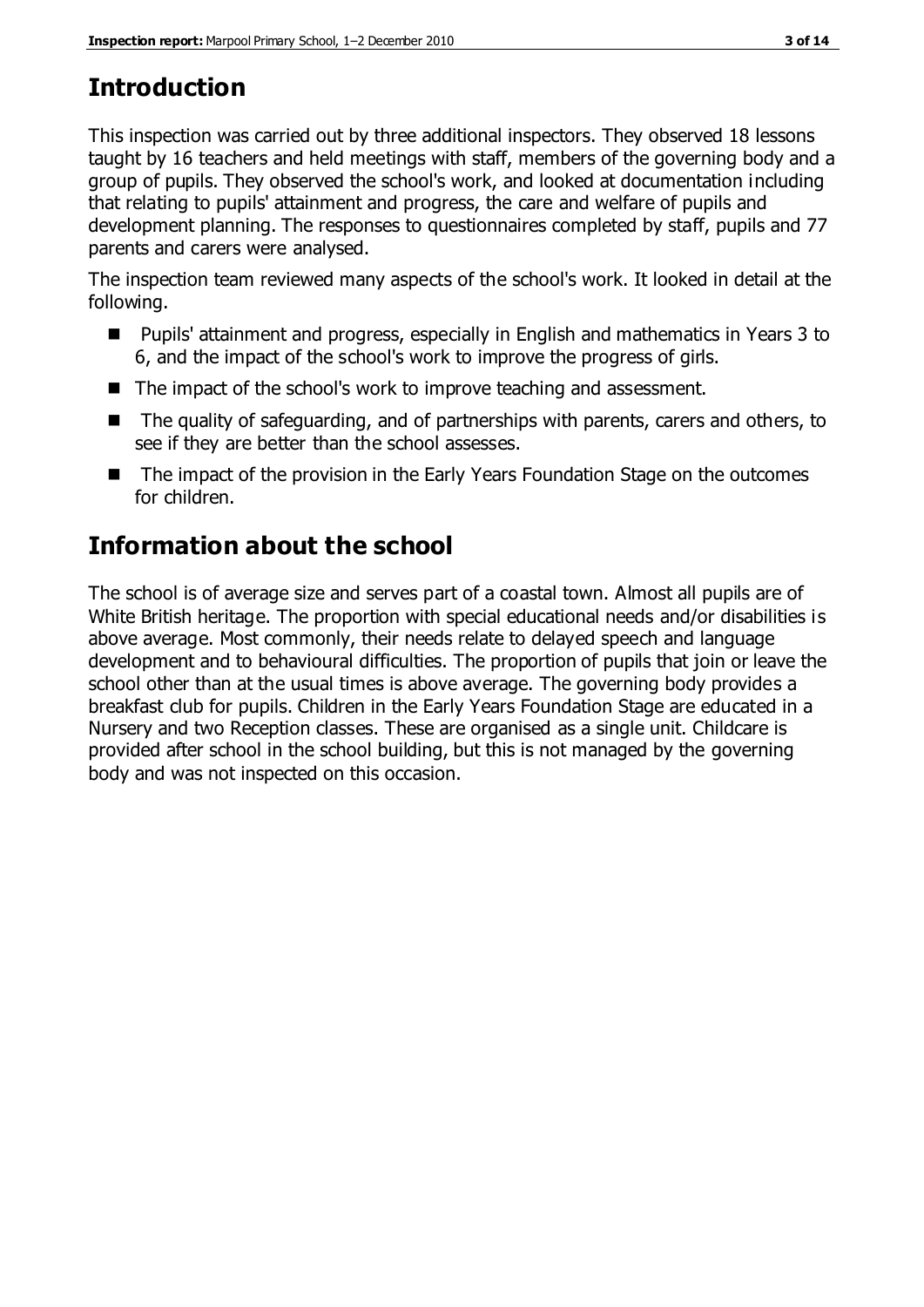# **Inspection judgements**

| Overall effectiveness: how good is the school? |  |
|------------------------------------------------|--|
|------------------------------------------------|--|

#### **The school's capacity for sustained improvement 2**

#### **Main findings**

This is a satisfactory school. Under the able leadership of the headteacher and other senior leaders it is improving rapidly. On leaving at the end of Year 6, pupils' attainment in English and mathematics is broadly average. In mathematics, there has been a steady rise in attainment over the last few years, but in English, improvement has been more erratic. In 2009, senior leaders identified that some girls underachieved. A range of steps were taken to rectify this and in 2010, girls' attainment improved significantly. Inspectors saw examples of this work, where girls lacking in confidence were encouraged to share and explain their work to the rest of the class and responded well to the praise and encouragement they received. However, progress across the school is not yet good as the quality of teaching is too variable. The best is outstanding, but there are lessons where the teacher talks to the whole class for too long, and the tasks given are not sufficiently well matched to individual needs to ensure good progress, for instance in developing currently weak writing skills. Senior leaders have identified these weaknesses and are tackling them effectively.

Many features of the school are good and in a few cases are outstanding. Children and pupils are kept exceptionally safe, as is recognised by the pupils themselves and by their parents and carers, who express a very high level of confidence in the school. Excellent links with parents and carers are enhanced by good communications and start with the attention given to the high quality induction of children joining the Early Years Foundation Stage. Pupils continue to receive a good level of care and support throughout the school, with the involvement of external agencies as appropriate. This contributes especially to the good progress made by pupils with special educational needs and/or disabilities.

The good curriculum is a further strength of the school. Pupils are excited by the range of activities and enjoy coming to school, as is shown by their above average attendance. Much of the curriculum focuses on outdoor activities, as was seen when Nursery and Reception children cared for their goats, 'Salt' and 'Pepper'. Pupils behave well and have tolerant attitudes towards each other. Their understanding of people of different faiths and cultures is satisfactory but is not extensive, reflecting the school's satisfactory promotion of community cohesion.

Leaders and managers are ambitious for the school and demonstrate a strong drive to improve teaching and hence pupils' progress. Their determination for the school to be a fully inclusive community is reflected in the strong support of parents, carers and staff. Self-evaluation is accurate and weaknesses are identified and tackled. The successful progress to date, for example in raising pupils' attainment in mathematics and improving teaching that is less than good, reflects the school's good capacity for continued improvement.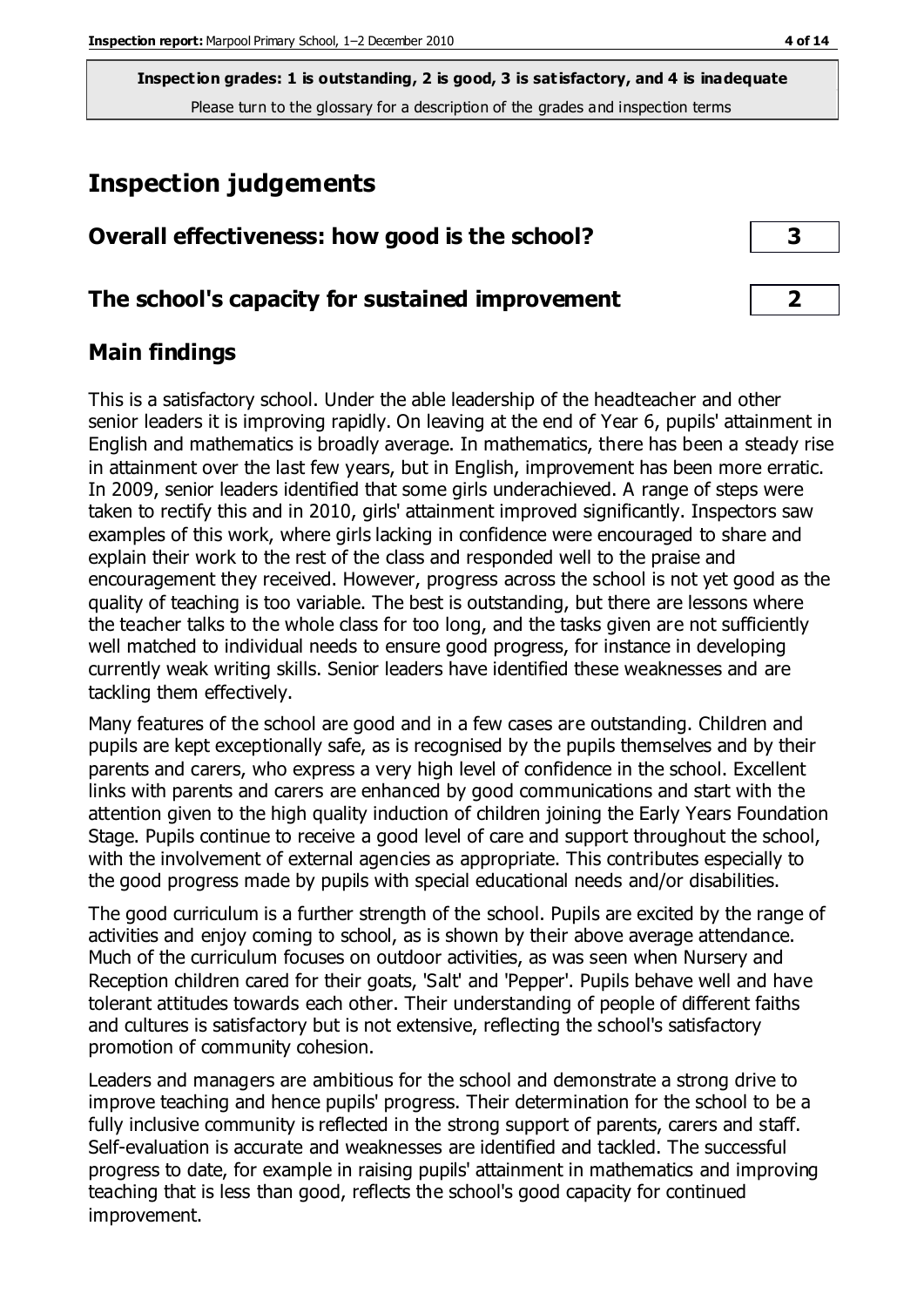## **What does the school need to do to improve further?**

- By July 2012, ensure that all pupils are making good progress in English by:
	- developing a consistent approach to the teaching of writing, spelling and the presentation of work throughout the school
	- ensuring that guidance shows all pupils how to improve their work.
- $\blacksquare$  By September 2011 ensure that teaching is consistently good by:
	- enabling the features of excellent teaching already present in some lessons to be used more widely throughout the school
	- improving the consistency with which assessment is used to plan lessons that meet the needs of all pupils
	- ensuring that the pace and structure of lessons continually engage all pupils in learning.
- Enhance opportunities for pupils to develop a greater understanding of the range of faiths and cultures present in the United Kingdom and global society by:
	- using opportunities that arise in day-to-day teaching to develop this understanding
	- increasing opportunities for pupils to interact with those of other faiths and cultures.

## **Outcomes for individuals and groups of pupils 3**

Children start school with skills and knowledge that are below, and sometimes well-below, those that are expected for their age, especially in their social and emotional development and in their communication skills. In their social and emotional development they make good progress throughout the school and increasingly become enthusiastic learners who behave well and make a good contribution to the school and local community, for example as members of the school council, helping younger children and those with disabilities, and by organising the Christmas Market for parents and carers.

Pupils have an excellent understanding of personal safety, for example when using the internet, and can assess risk and be adventurous without placing themselves or others in danger. They also understand the importance of a healthy diet and exercise, as shown when 20 pupils arrived at 8.00am on a snowy morning to take part in an excellent, vigorous gymnastics club.

Progress in developing skills of communication, and to a lesser extent those of mathematics and information and communication technology, while satisfactory, is more erratic. In some classes, these skills develop well, for example when pupils in Years 3 and 4 developed their own Greek myths, creating writing that used sophisticated sentences with a good range of vocabulary that was spelled accurately. These pupils also showed a good knowledge of the subject matter, for example of the myths of Daedalus and Icarus, and Theseus and the Minotaur. In other lessons, however, pupils made slower progress because the tasks were less well matched to their learning needs leading, for example, to writing that was incomplete and inaccurate. Pupils with special educational needs and/or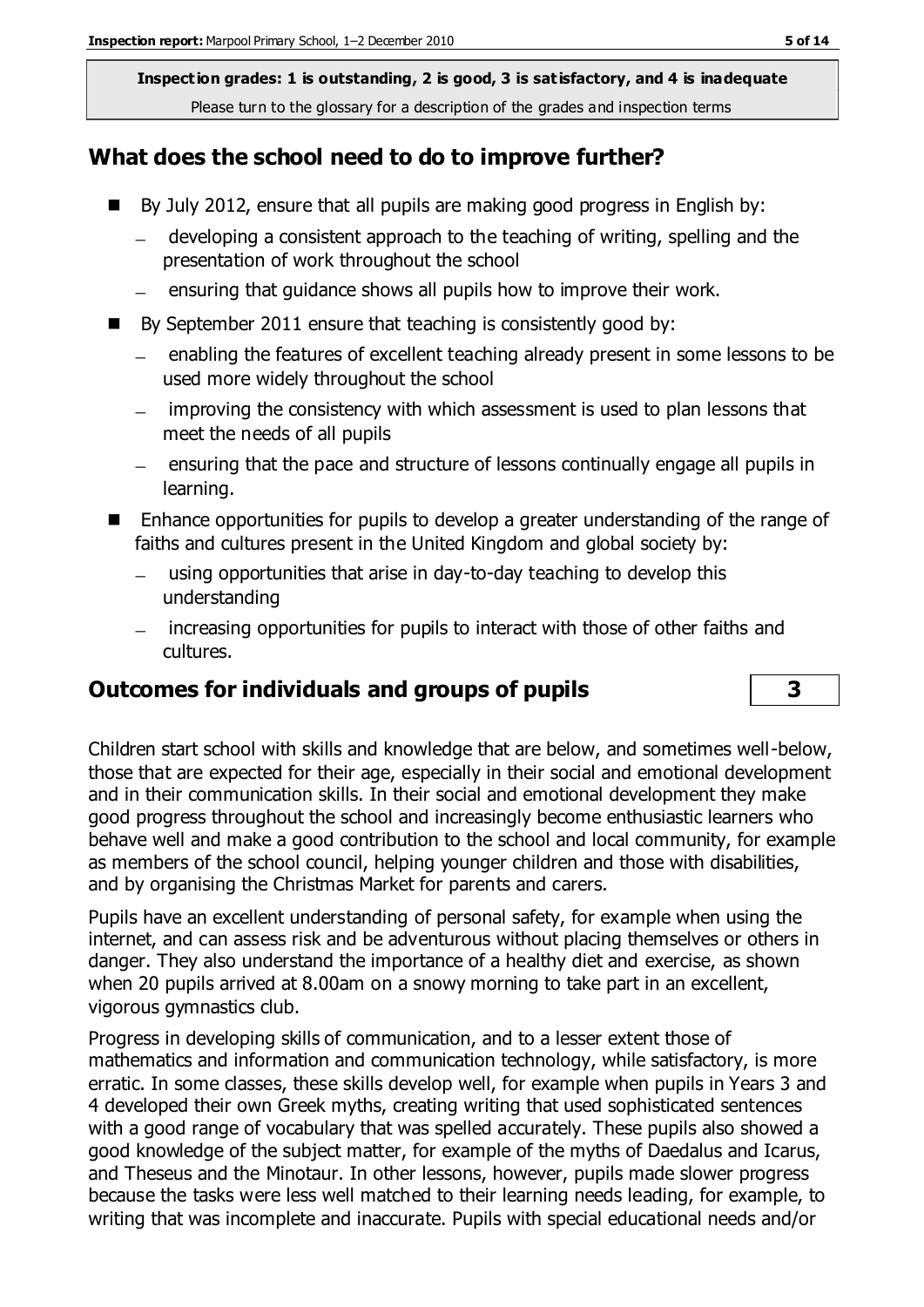disabilities are supported by effective teaching assistants who know their needs well and hence these pupils make good progress.

These are the grades for pupils' outcomes

| Pupils' achievement and the extent to which they enjoy their learning                                                     | 3              |
|---------------------------------------------------------------------------------------------------------------------------|----------------|
| Taking into account:<br>Pupils' attainment <sup>1</sup>                                                                   | 3              |
| The quality of pupils' learning and their progress                                                                        | 3              |
| The quality of learning for pupils with special educational needs and/or disabilities<br>and their progress               | $\mathcal{P}$  |
| The extent to which pupils feel safe                                                                                      | 1              |
| Pupils' behaviour                                                                                                         | $\mathbf{2}$   |
| The extent to which pupils adopt healthy lifestyles                                                                       | $\overline{2}$ |
| The extent to which pupils contribute to the school and wider community                                                   | $\overline{2}$ |
| The extent to which pupils develop workplace and other skills that will contribute to<br>their future economic well-being | 3              |
| Taking into account:<br>Pupils' attendance <sup>1</sup>                                                                   |                |
| The extent of pupils' spiritual, moral, social and cultural development                                                   | 2              |

<sup>1</sup> The grades for attainment and attendance are: 1 is high; 2 is above average; 3 is broadly average; and 4 is low

## **How effective is the provision?**

In the majority of lessons observed, teaching was good or outstanding. These lessons were conducted at a good pace using an interesting variety of tasks and strategies that held pupils' interest and were well matched to their learning needs; for example, when pupils in Years 5 and 6 were asked to locate errors in multiplication sums, the complexity of which was matched to their level of attainment. In most lessons, pupils' skills of working independently or in small groups are developed well. However, in some lessons the teacher talks for too long, causing some pupils to become restless, and the tasks given are less well matched to their learning needs, especially when the class contains pupils of a wide range of ages and abilities. Generally, the planning of these satisfactory lessons meets the needs of higher attaining pupils and those with special educational needs and/or disabilities, who are well supported, better than it does those of other pupils. In the best teaching, work was carefully marked with helpful comments and pupils assessed their own and each other's work. These assessments were then used well to plan lessons. However, these features were not present in all teaching, for example high quality presentation of work is not adequately promoted by all teachers.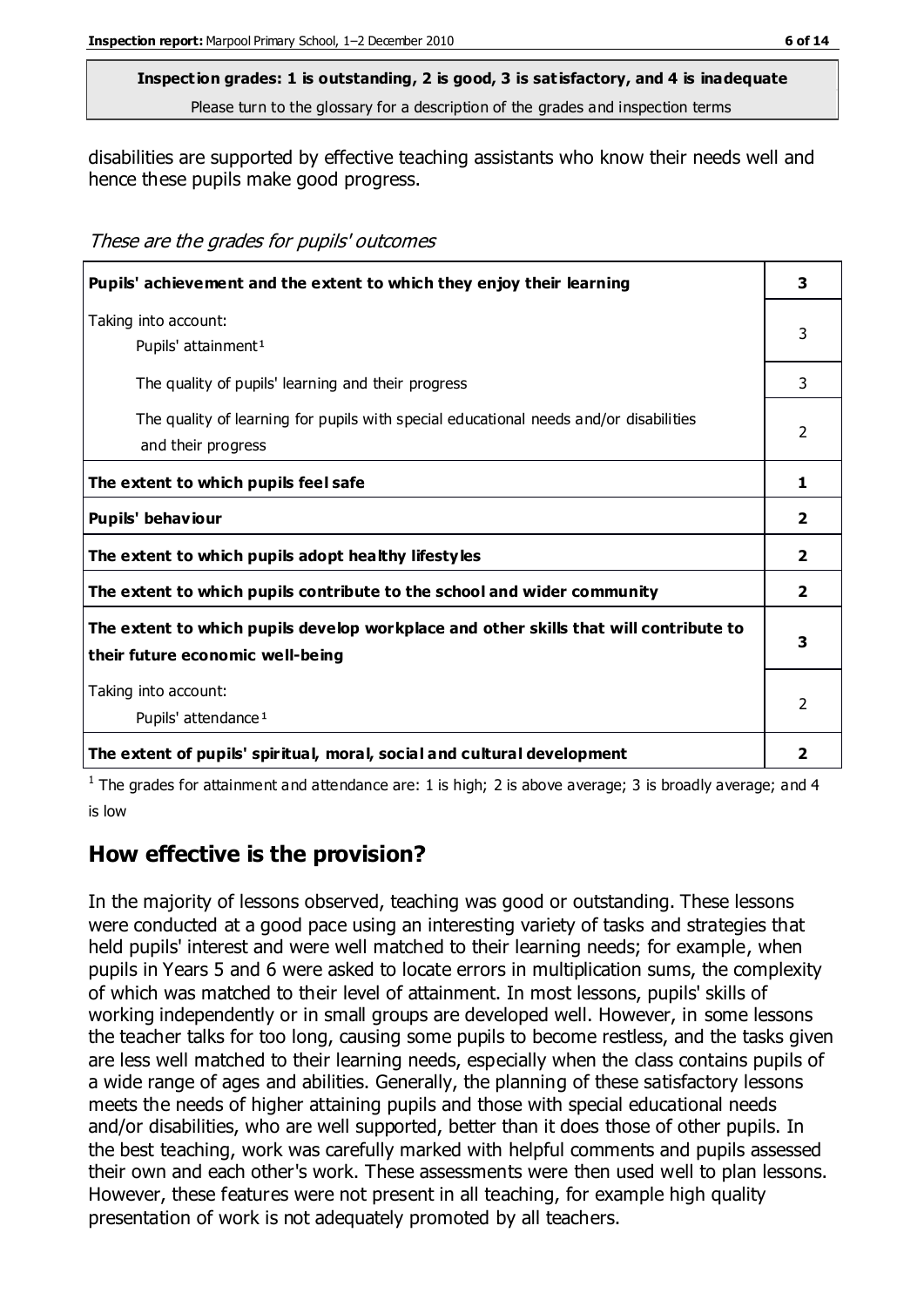Pupils are excited by the curriculum, especially the opportunities it presents to work

outdoors, where they enjoy exploring the grounds and local environment, taking part in trips and visits and using information and communication technology. Pupils have less opportunity to learn about and mix with those of other faiths and cultures. An excellent range of additional activities is available to them. For some the day starts with the good breakfast club which they attend of their own volition to socialise with friends and get the day off to a good start. The good care the school provides starts with a home visit by nursery staff before children start school and ends with good transition arrangements with the local secondary school. Parents and carers speak very warmly about the school's support. 'They have made the transition the best it could have been', said a parent/carer of a pupil who started at the school other than at the usual time.

These are the grades for the quality of provision

| The quality of teaching                                                                                    |  |
|------------------------------------------------------------------------------------------------------------|--|
| Taking into account:<br>The use of assessment to support learning                                          |  |
| The extent to which the curriculum meets pupils' needs, including, where relevant,<br>through partnerships |  |
| The effectiveness of care, guidance and support                                                            |  |

## **How effective are leadership and management?**

Leaders and managers are passionate to bring about the school's success. Through effective self-evaluation, they have an accurate understanding of strengths and weaknesses and have put in place good plans to rectify the latter. Success has been achieved with mathematics, girls' achievement and more recently in improving the teaching of letters and sounds in the Early Years Foundation Stage. Leaders are now determined to improve teaching and have made a good start in raising teachers' expectations and tackling weaknesses in the use of assessment, although they realise there is still some way to go.

The members of the governing body are effective in supporting the school and in challenging senior leaders to bring about improvements. They have successfully ensured that all requirements to keep children safe are in place and of a high standard, such as the level of training of staff in child protection. There is a good commitment to the promotion of equality of opportunity, for example for those who join the school after the usual time, and to ensure that any potential discrimination is not tolerated. The governing body has given a lower priority to the requirement to promote community cohesion, although good work has been done to ensure that the school is outward-looking within the local community.�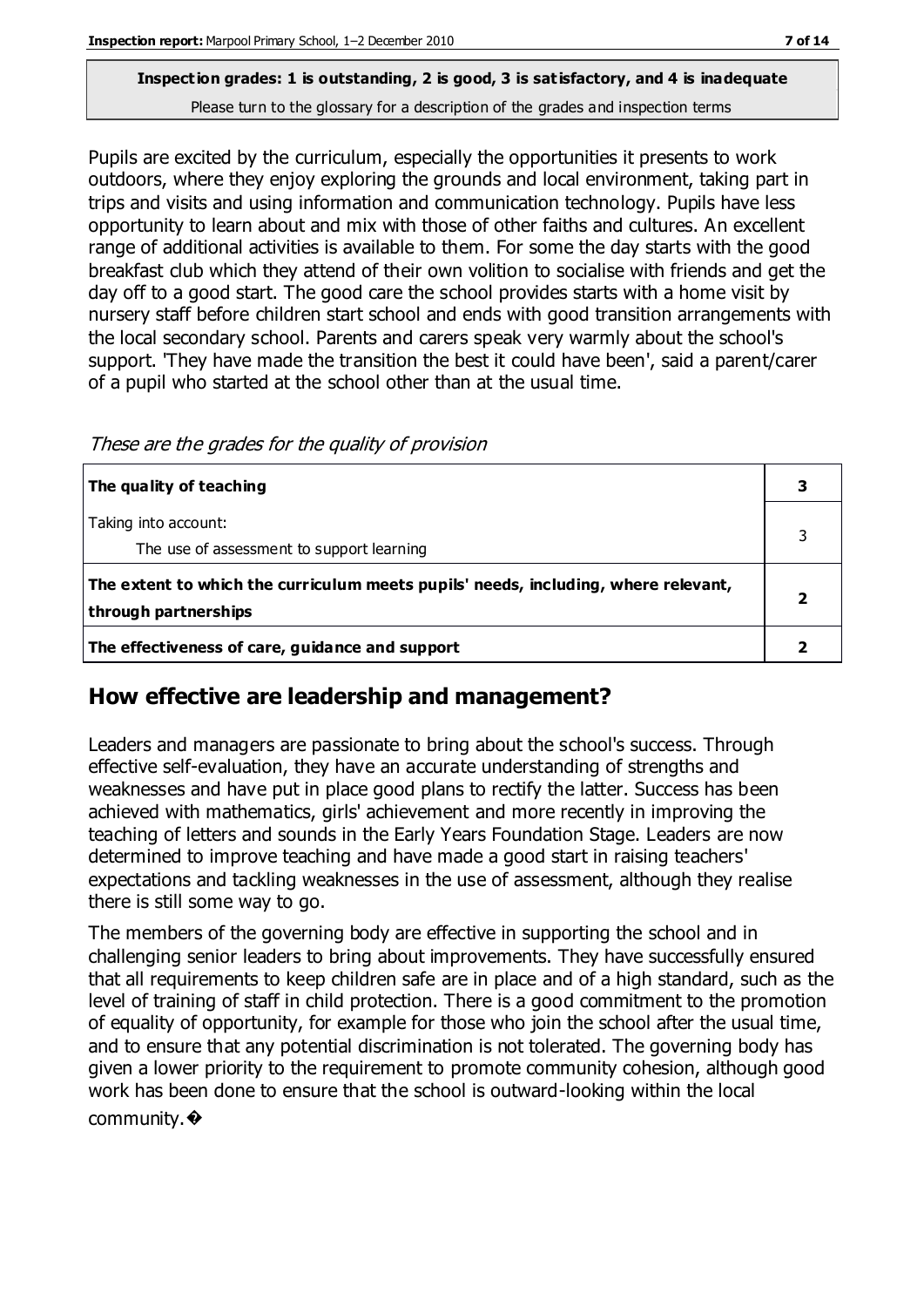**Inspection grades: 1 is outstanding, 2 is good, 3 is satisfactory, and 4 is inadequate**

Please turn to the glossary for a description of the grades and inspection terms

These are the grades for leadership and management

| The effectiveness of leadership and management in embedding ambition and driving<br><b>improvement</b>                                                           | 2                       |
|------------------------------------------------------------------------------------------------------------------------------------------------------------------|-------------------------|
| Taking into account:<br>The leadership and management of teaching and learning                                                                                   | 2                       |
| The effectiveness of the governing body in challenging and supporting the<br>school so that weaknesses are tackled decisively and statutory responsibilities met | $\overline{\mathbf{2}}$ |
| The effectiveness of the school's engagement with parents and carers                                                                                             | 1                       |
| The effectiveness of partnerships in promoting learning and well-being                                                                                           | $\overline{2}$          |
| The effectiveness with which the school promotes equality of opportunity and tackles<br><b>discrimination</b>                                                    | $\overline{\mathbf{2}}$ |
| The effectiveness of safeguarding procedures                                                                                                                     | 1                       |
| The effectiveness with which the school promotes community cohesion                                                                                              | 3                       |
| The effectiveness with which the school deploys resources to achieve value for money                                                                             | 3                       |

## **Early Years Foundation Stage**

The dynamic leader of the Early Years Foundation Stage has successfully implemented major change since her appointment in September 2009. Children in both Nursery and Reception have a good mix of activities that they choose themselves, developing skills of independence, or which are led by adults. A strength is the support children are given by adults to promote learning during their play. A child was making snowflakes out of Playdough. 'How many snowflakes have you made?' 'What shape are they?' These were examples of an adult's questioning. Children make good progress with their social and emotional development.

While the proportion of children attaining the expected levels in some other aspects of their learning at the end of Reception in 2010 was below average, rapid improvement is taking place. This is especially so in children's communication skills since a new approach to teaching letters and sounds, tailored to meet each child's needs, was introduced in September 2010. While it is too early to be certain of the long-term impact on children's progress, early signs are very promising. Children's welfare is given a high priority and outside agencies are used well to give additional support to those who need it. Induction arrangements are effective and there are very good links with parents and carers.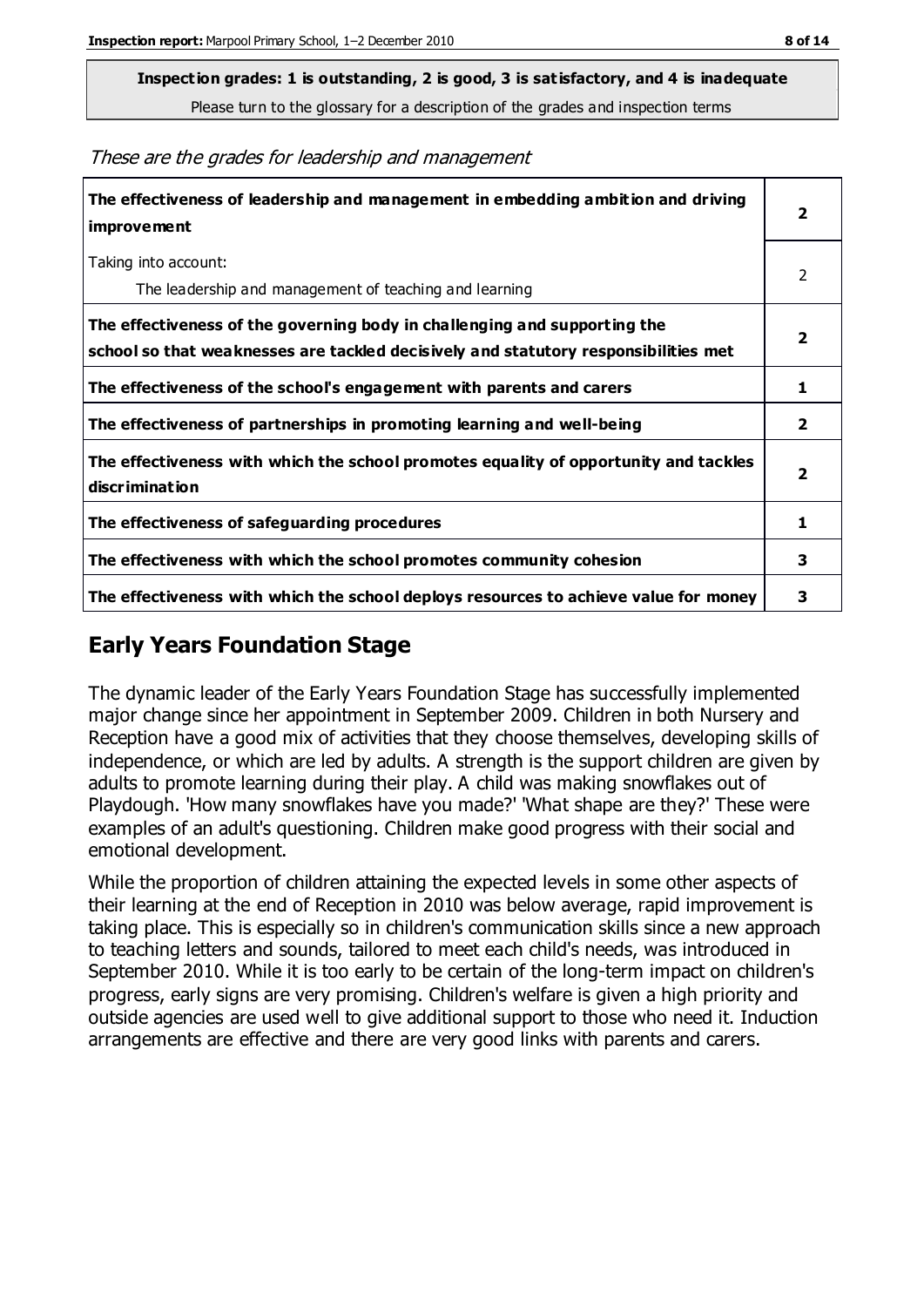**Inspection grades: 1 is outstanding, 2 is good, 3 is satisfactory, and 4 is inadequate**

Please turn to the glossary for a description of the grades and inspection terms

These are the grades for the Early Years Foundation Stage

| Overall effectiveness of the Early Years Foundation Stage                             |  |
|---------------------------------------------------------------------------------------|--|
| Taking into account:<br>Outcomes for children in the Early Years Foundation Stage     |  |
| The quality of provision in the Early Years Foundation Stage                          |  |
| The effectiveness of leadership and management of the Early Years Foundation<br>Stage |  |

## **Views of parents and carers**

All the parents and carers who responded to the Ofsted questionnaire agreed that the school keeps their child safe. Almost all agreed with the other positive statements about the school. Parents and carers were notably positive about the school's good care for their children, especially those with special educational needs and/or disabilities. These are also views with which inspectors endorse.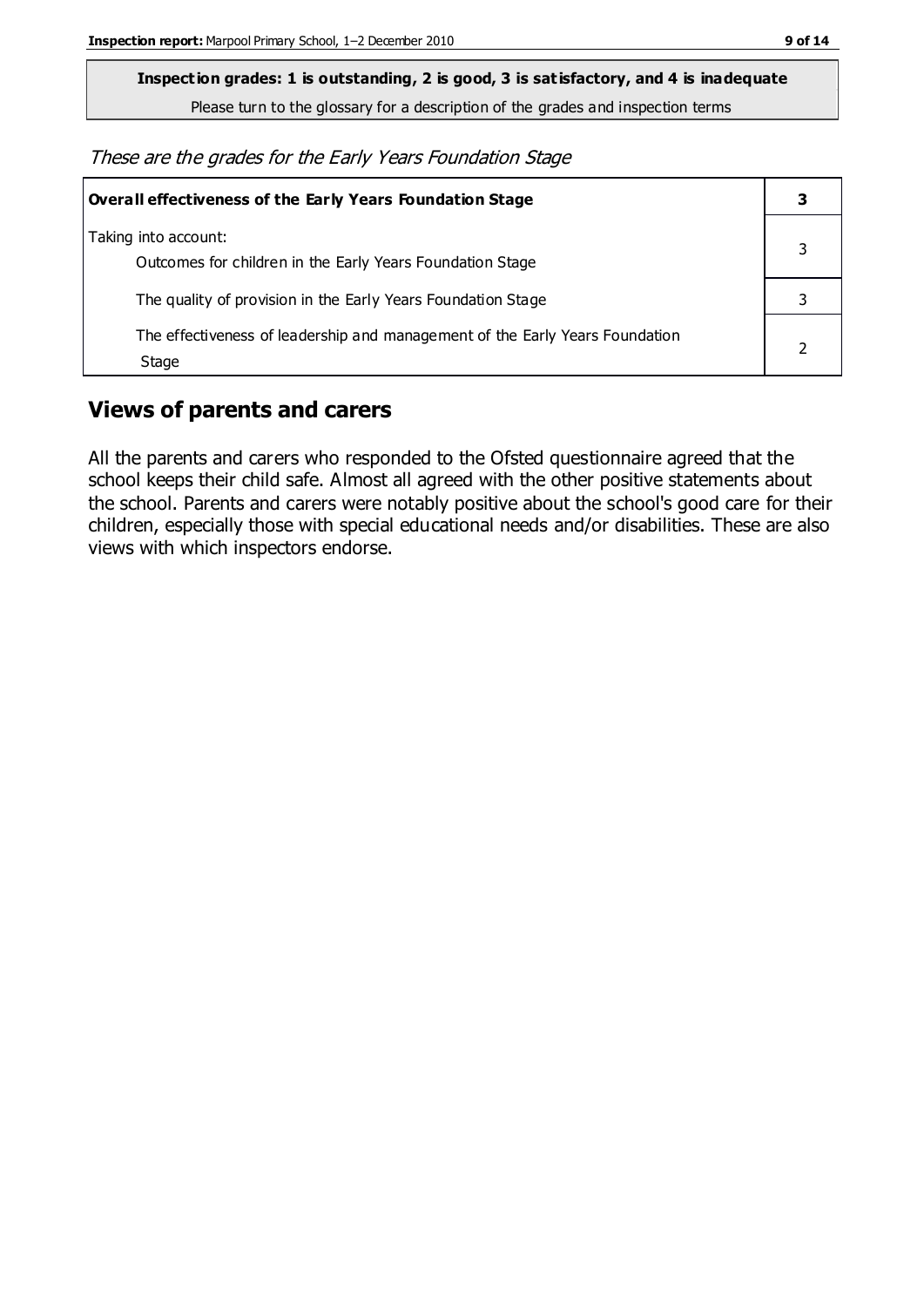#### **Responses from parents and carers to Ofsted's questionnaire**

Ofsted invited all the registered parents and carers of pupils registered at Marpool Primary School to complete a questionnaire about their views of the school.

In the questionnaire, parents and carers were asked to record how strongly they agreed with 13 statements about the school.

The inspection team received 77 completed questionnaires by the end of the on-site inspection. In total, there are 326 pupils registered at the school.

| <b>Statements</b>                                                                                                                                                                                                                                       | <b>Strongly</b><br><b>Agree</b><br>agree |               |              | <b>Disagree</b>         |                | <b>Strongly</b><br>disagree |              |               |
|---------------------------------------------------------------------------------------------------------------------------------------------------------------------------------------------------------------------------------------------------------|------------------------------------------|---------------|--------------|-------------------------|----------------|-----------------------------|--------------|---------------|
|                                                                                                                                                                                                                                                         | <b>Total</b>                             | $\frac{1}{2}$ | <b>Total</b> | $\mathbf{O}/\mathbf{O}$ | <b>Total</b>   | $\frac{1}{2}$               | <b>Total</b> | $\frac{1}{2}$ |
| My child enjoys school                                                                                                                                                                                                                                  | 56                                       | 73            | 20           | 26                      | 0              | $\mathbf 0$                 | $\mathbf{1}$ | $\mathbf{1}$  |
| The school keeps my child<br>safe                                                                                                                                                                                                                       | 50                                       | 65            | 27           | 35                      | 0              | $\mathbf 0$                 | $\mathbf 0$  | $\mathbf 0$   |
| My school informs me about<br>my child's progress                                                                                                                                                                                                       | 39                                       | 51            | 33           | 43                      | 3              | 4                           | $\mathbf 0$  | $\mathbf 0$   |
| My child is making enough<br>progress at this school                                                                                                                                                                                                    | 45                                       | 58            | 26           | 34                      | 0              | 0                           | $\mathbf{1}$ | $\mathbf{1}$  |
| The teaching is good at this<br>school                                                                                                                                                                                                                  | 49                                       | 64            | 27           | 35                      | 1              | $\mathbf{1}$                | $\mathbf 0$  | $\mathbf 0$   |
| The school helps me to<br>support my child's learning                                                                                                                                                                                                   | 48                                       | 62            | 26           | 34                      | 0              | $\mathbf 0$                 | 1            | $\mathbf{1}$  |
| The school helps my child to<br>have a healthy lifestyle                                                                                                                                                                                                | 48                                       | 62            | 25           | 32                      | $\overline{2}$ | 3                           | $\mathbf 0$  | $\mathbf 0$   |
| The school makes sure that<br>my child is well prepared for<br>the future (for example<br>changing year group,<br>changing school, and for<br>children who are finishing<br>school, entering further or<br>higher education, or entering<br>employment) | 33                                       | 43            | 33           | 43                      | 3              | 4                           | $\mathbf 0$  | $\mathbf 0$   |
| The school meets my child's<br>particular needs                                                                                                                                                                                                         | 39                                       | 51            | 34           | 44                      | 0              | $\mathbf 0$                 | $\mathbf{1}$ | $\mathbf{1}$  |
| The school deals effectively<br>with unacceptable behaviour                                                                                                                                                                                             | 35                                       | 45            | 39           | 51                      | 3              | $\overline{4}$              | 0            | $\pmb{0}$     |
| The school takes account of<br>my suggestions and concerns                                                                                                                                                                                              | 35                                       | 45            | 38           | 49                      | $\mathcal{P}$  | 3                           | 1            | 1             |
| The school is led and<br>managed effectively                                                                                                                                                                                                            | 49                                       | 64            | 27           | 35                      | $\mathbf{1}$   | $\mathbf{1}$                | $\mathbf 0$  | $\mathbf 0$   |
| Overall, I am happy with my<br>child's experience at this<br>school                                                                                                                                                                                     | 53                                       | 69            | 20           | 26                      | 0              | 0                           | $\mathbf{1}$ | $\mathbf{1}$  |

The table above summarises the responses that parents and carers made to each statement. The percentages indicate the proportion of parents and carers giving that response out of the total number of completed questionnaires. Where one or more parents and carers chose not to answer a particular question, the percentages will not add up to 100%.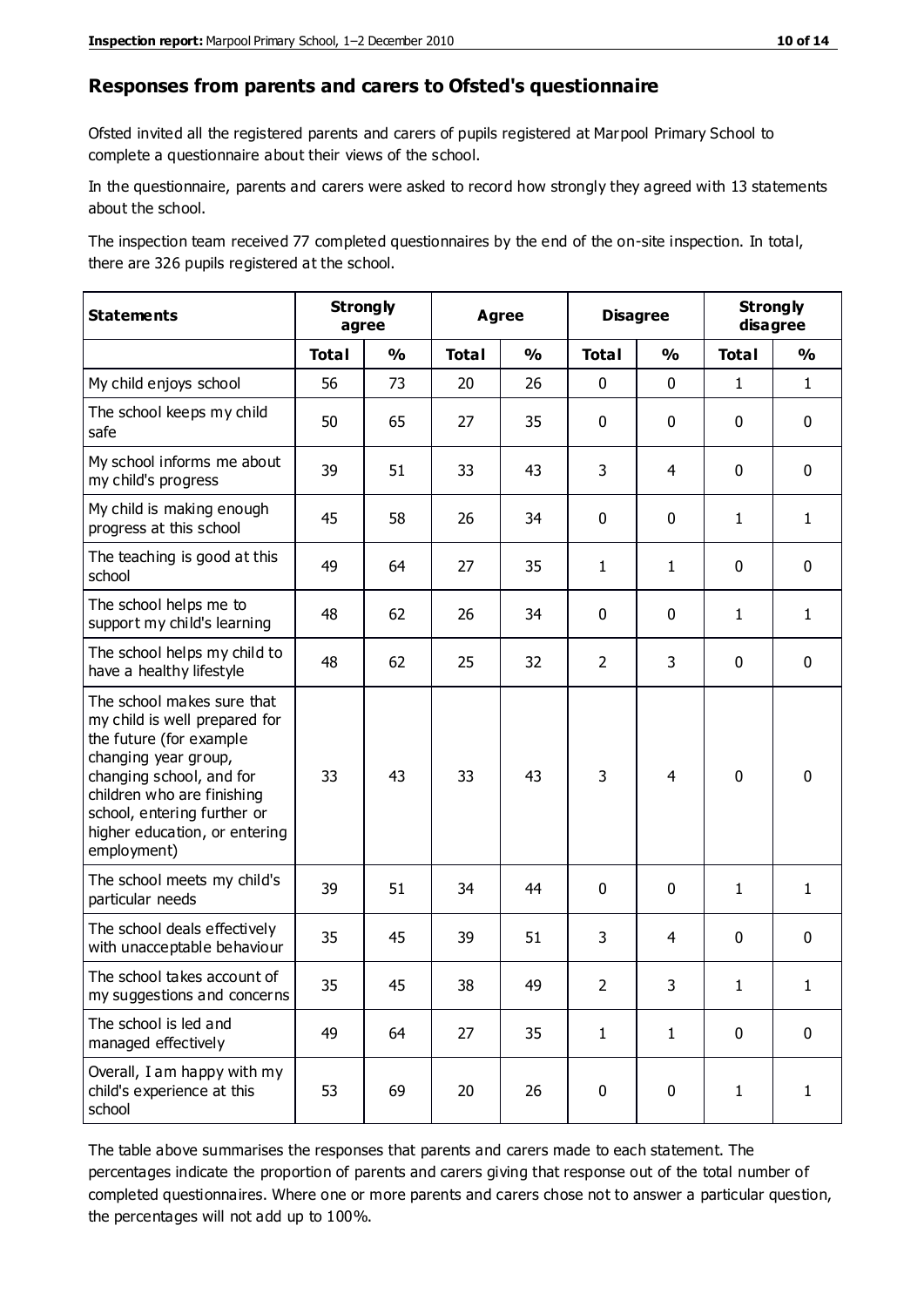## **Glossary**

| Grade   | <b>Judgement</b> | <b>Description</b>                                                                                                                                                                                                            |
|---------|------------------|-------------------------------------------------------------------------------------------------------------------------------------------------------------------------------------------------------------------------------|
| Grade 1 | Outstanding      | These features are highly effective. An outstanding school<br>provides exceptionally well for all its pupils' needs.                                                                                                          |
| Grade 2 | Good             | These are very positive features of a school. A school that<br>is good is serving its pupils well.                                                                                                                            |
| Grade 3 | Satisfactory     | These features are of reasonable quality. A satisfactory<br>school is providing adequately for its pupils.                                                                                                                    |
| Grade 4 | Inadequate       | These features are not of an acceptable standard. An<br>inadequate school needs to make significant improvement<br>in order to meet the needs of its pupils. Ofsted inspectors<br>will make further visits until it improves. |

#### **What inspection judgements mean**

#### **Overall effectiveness of schools**

|                       | Overall effectiveness judgement (percentage of schools) |      |                     |                   |
|-----------------------|---------------------------------------------------------|------|---------------------|-------------------|
| <b>Type of school</b> | <b>Outstanding</b>                                      | Good | <b>Satisfactory</b> | <b>Inadequate</b> |
| Nursery schools       | 58                                                      | 36   | 4                   | 2                 |
| Primary schools       | 8                                                       | 43   | 40                  | 9                 |
| Secondary schools     | 10                                                      | 35   | 42                  | 13                |
| Sixth forms           | 13                                                      | 39   | 45                  | 3                 |
| Special schools       | 33                                                      | 42   | 20                  | 4                 |
| Pupil referral units  | 18                                                      | 40   | 29                  | 12                |
| All schools           | 11                                                      | 42   | 38                  | 9                 |

New school inspection arrangements were introduced on 1 September 2009. This means that inspectors now make some additional judgements that were not made previously.

The data in the table above are for the period 1 September 2009 to 31 March 2010 and are the most recently published data available (see **[www.ofsted.gov.uk](http://www.ofsted.gov.uk/)**). Please note that the sample of schools inspected during the autumn and spring terms 2009/10 was not representative of all schools nationally, as weaker schools are inspected more frequently than good or outstanding schools.

Percentages are rounded and do not always add exactly to 100. Secondary school figures include those that have sixth forms, and sixth form figures include only the data specifically for sixth form inspection judgements.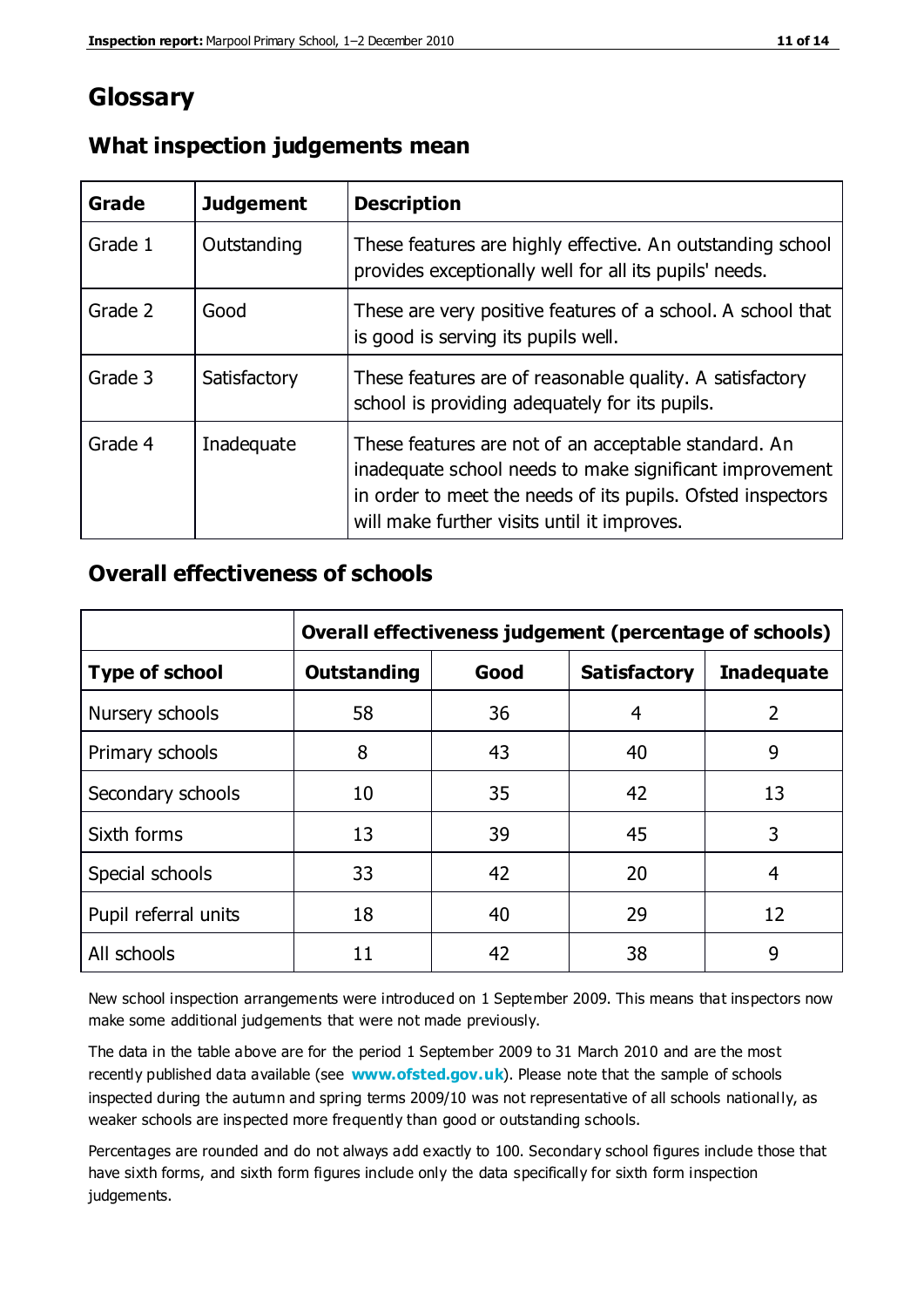# **Common terminology used by inspectors**

| Achievement:                  | the progress and success of a pupil in their learning,<br>development or training.                                                                                                                                                          |  |  |
|-------------------------------|---------------------------------------------------------------------------------------------------------------------------------------------------------------------------------------------------------------------------------------------|--|--|
| Attainment:                   | the standard of the pupils' work shown by test and<br>examination results and in lessons.                                                                                                                                                   |  |  |
| Capacity to improve:          | the proven ability of the school to continue<br>improving. Inspectors base this judgement on what<br>the school has accomplished so far and on the quality<br>of its systems to maintain improvement.                                       |  |  |
| Leadership and management:    | the contribution of all the staff with responsibilities,<br>not just the headteacher, to identifying priorities,<br>directing and motivating staff and running the school.                                                                  |  |  |
| Learning:                     | how well pupils acquire knowledge, develop their<br>understanding, learn and practise skills and are<br>developing their competence as learners.                                                                                            |  |  |
| <b>Overall effectiveness:</b> | inspectors form a judgement on a school's overall<br>effectiveness based on the findings from their<br>inspection of the school. The following judgements,<br>in particular, influence what the overall effectiveness<br>judgement will be. |  |  |
|                               | The school's capacity for sustained<br>improvement.                                                                                                                                                                                         |  |  |
|                               | Outcomes for individuals and groups of pupils.                                                                                                                                                                                              |  |  |
|                               | The quality of teaching.                                                                                                                                                                                                                    |  |  |
|                               | The extent to which the curriculum meets<br>pupils' needs, including, where relevant,<br>through partnerships.                                                                                                                              |  |  |
|                               | The effectiveness of care, guidance and<br>support.                                                                                                                                                                                         |  |  |
| Progress:                     | the rate at which pupils are learning in lessons and<br>over longer periods of time. It is often measured by<br>comparing the pupils' attainment at the end of a key                                                                        |  |  |

stage with their attainment when they started.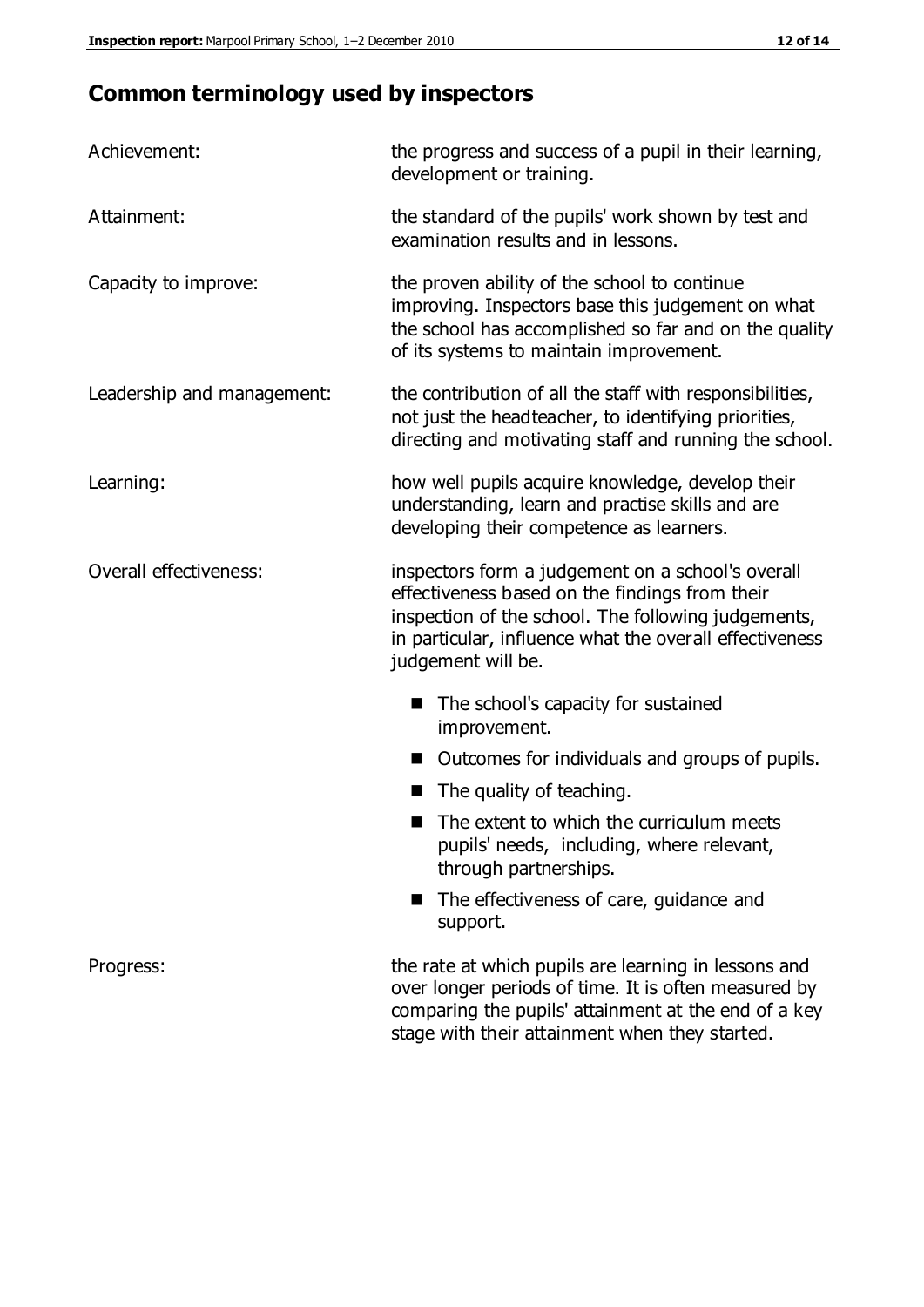#### **This letter is provided for the school, parents and carers to share with their children. It describes Ofsted's main findings from the inspection of their school.**

3 December 2010

#### Dear Pupils

#### **Inspection of Marpool Primary School, Exmouth EX8 3QW**

Thank you for making us so welcome when we visited your school, especially to those of you who talked with us and showed us your work. We especially enjoyed seeing you caring for your goats 'Pepper' and 'Salt', even though one of them nibbled our papers!

Yours is a satisfactory school. It is improving rapidly because your headteacher and other senior leaders are doing a good job. You behave well, know how to keep healthy and are very good at keeping yourselves safe. We were very impressed that so many of you arrived in the snow at 8.00am for gymnastics club. In your lessons you make satisfactory progress in English and mathematics and your attainment at the end of Year 6 is average. Those of you who need a bit of extra help make good progress. Your progress is improving because teaching is improving.

You enjoy school because there are lots of interesting things to do and your attendance is above average. The staff take good care of you all and your parents and carers are pleased with the school.

To make the school even better, we have asked the staff to do three things. The first is to make sure you make better progress, especially with your writing. You can help by trying to write neatly, to finish your work and ask for help if you get stuck. Many of your lessons are already good but we have asked the staff to make sure all your activities are not too hard or too easy for you, and that you do not have to spend too long listening to the teacher. We have also asked that you are taught more about the different people who live in the United Kingdom and the world.

Yours sincerely

Paul Sadler Lead inspector